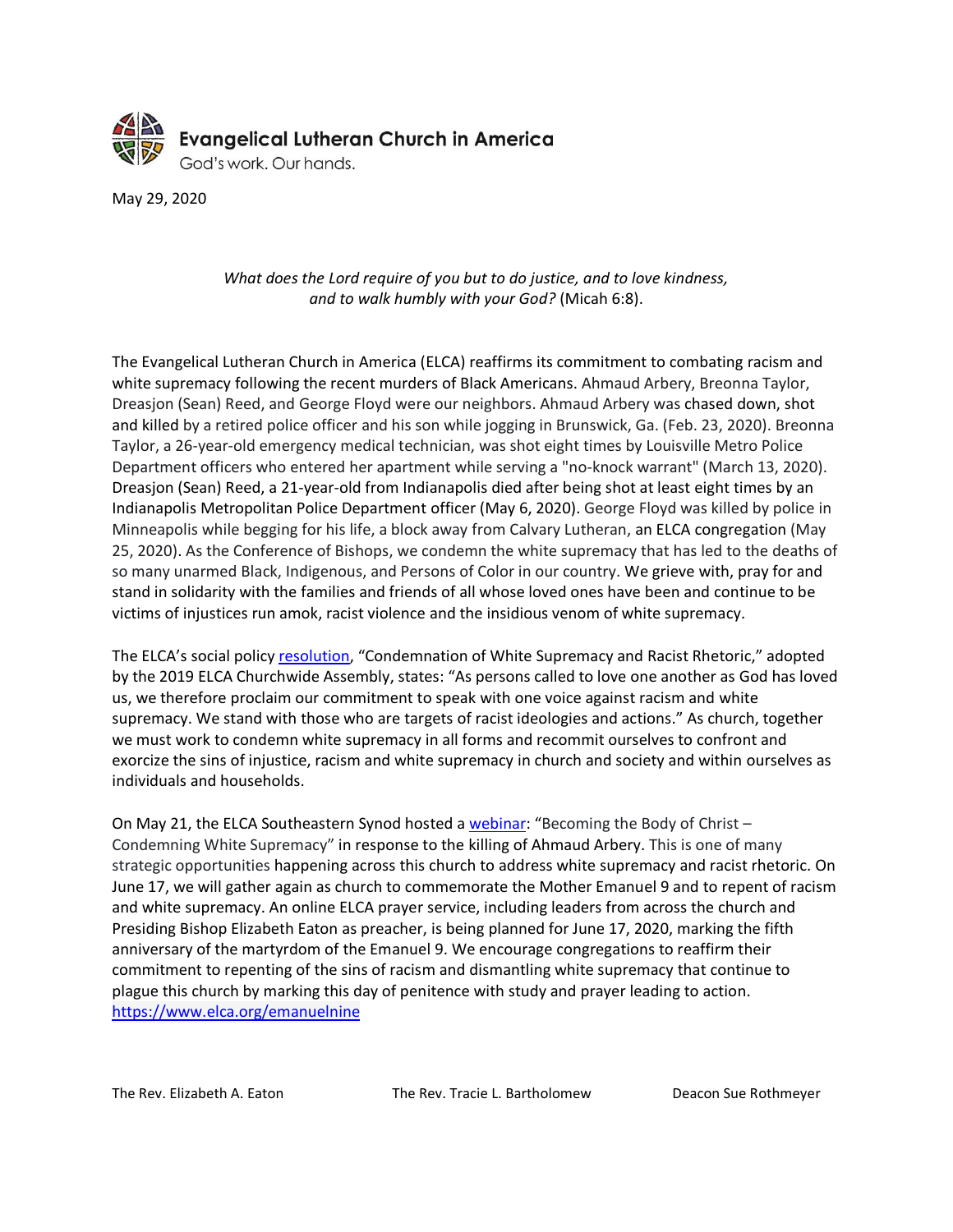The Rev. Thomas M. Aitken Bishop, Northeastern Minnesota Synod

The Rev. Abraham D. Allende Bishop, Northeastern Ohio Synod

The Rev. Jon V. Anderson Bishop, Southwestern Minnesota Synod

The Rev. James A. Arends Bishop, La Crosse Area Synod

The Rev. Daniel G. Beaudoin Bishop, Northwestern Ohio Synod

The Rev. Susan J. Briner Bishop, Southwestern Texas Synod

The Rev. Shelley M. Bryan Wee Bishop, Northwest Washington Synod

The Rev. Michael L. Burk Bishop, Southeastern Iowa Synod

The Rev. Susan Candea Bishop, Central States Synod

The Rev. H. Jeffrey Clements Bishop, Northern Illinois Synod

The Rev. Barbara J. Collins Bishop, Upper Susquehanna Synod

The Rev. Yehiel Curry

Presiding Bishop **Bishop, New Jersey Synod** Secretary Chair, Conference of Bishops

> Bishop, Metropolitan Chicago Synod The Rev. Patricia A. Davenport Bishop, Southeastern Pennsylvania Synod

The Rev. Suzanne D. Dillahunt Bishop, Southern Ohio Synod

The Rev. James S. Dunlop Bishop, Lower Susquehanna Synod

The Rev. Paul T. Egensteiner Bishop, Metropolitan New York Synod

The Rev. Paul D. Erickson Bishop, Greater Milwaukee Synod

The Rev. R. Guy Erwin Bishop, Southwest California Synod

The Rev. Katherine A. Finegan Bishop, Northern Great Lakes Synod

The Rev. William O. Gafkjen Bishop, Indiana-Kentucky Synod

The Rev. Michael K. Girlinghouse Bishop, Arkansas-Oklahoma Synod

The Rev. William J. Gohl Bishop, Delaware-Maryland Synod

The Rev. James W. Gonia

Bishop, Rocky Mountain Synod

The Rev. Erik K. Gronberg Bishop, Northern Texas-Northern Louisiana Synod

The Rev. Constanze Hagmaier Bishop, South Dakota Synod

The Rev. Lorna H. Halaas Bishop, Western Iowa Synod

The Rev. Regina M. Hassanally Bishop, Southeastern Minnesota Synod

The Rev. James E. Hazelwood Bishop, New England Synod

The Rev. Mark W. Holmerud Bishop, Sierra Pacific Synod

The Rev. Robert F. Humphrey Bishop, Virginia Synod

The Rev. Deborah K. Hutterer Bishop, Grand Canyon Synod

The Rev. Richard E. Jaech Bishop, Southwestern Washington Synod

The Rev. Laurie A. Jungling Bishop, Montana Synod

The Rev. Donald P. Kreiss Bishop, Southeast Michigan Synod